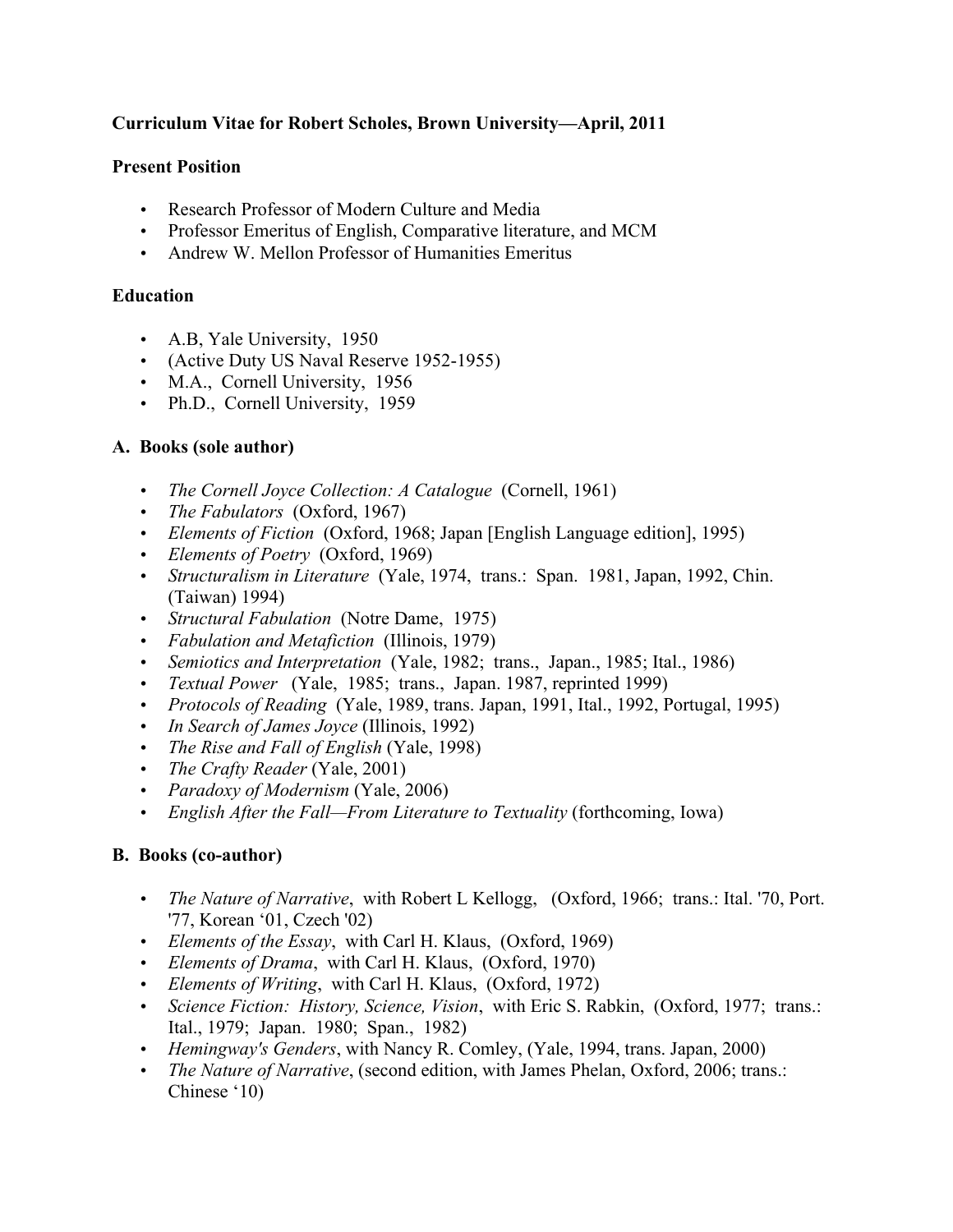- *Modernism in the Magazines: An Introduction* (with Clifford Wulfman, Yale, 2010)
- *The little Review Ulysses* (with Mark Gaipa and Sean Latham, proposal for publication accepted Yale)

# **C. Books (editor or co-editor)**

- *Approaches to the Novel,* ed. (Chandler, 1961, 1964)
- *Learners and Discerners*, ed. (Virginia, 1964)
- *The Workshop of Daedalus*, co-ed. (Northwestern, 1964)
- *Dubliners* by James Joyce (edited for J. Cape 1966; Viking, 1967, 1969)
- *Poetic Theory/Poetic Practice*, ed. (MMLA, 1969)
- *The Philosopher Critic*, ed. (Tulsa, 1970)
- *Some Modern Writers*, ed. (Oxford, 1971)
- *Elements of Literature*, co-ed. (Oxford, 1978, 1981, 1985, 1991)
- *Elements of Fiction: An Anthology*, ed. (Oxford, 1981)
- *The Practice of Writing*, co-ed. (St. Martin's, 1981, 1985, 1989, 1994, 2001)
- *Bridges to Fantasy*, co-ed. (S. Illinois, 1982)
- *Coordinates*, co-ed. (S. Illinois, 1983)
- *Fields of Writing*, co-ed. (St. Martin's, 1984, 1987, 1990, 1994 henceforth *Fields of Reading*, 2001 and after)
- *Text Book*, co-ed. (St. Martin's, 1988, 1995, 2002)

**E. Articles from 1960 to present in the following periodicals**: *Yale Review, Georgia Review, Texas Studies in Language and Literature, Shakespeare Quarterly, Arizona Quarterly, Studies in Bibliography, Sewanee Review, PMLA, James Joyce Quarterly, Shenandoah, Virginia Quarterly, Hollins Critic, Novel, PoÈtique, New Literary History, TriQuarterly, Philological Quarterly, Quarterly Review of Film, diacritics, Critical Inquiry, Iowa Review, College English, Salmagundi, English Education, differences, Semiotica, American Journal of Semiotics, Ars Lyrica, Italian-Americana, TELECINE, Hemingway Review, Pedagogy* , *Modernism/Modernity,* and others.

**F. Articles or essays in the following books since 1990**: *Reorientations: Critical Theories & Pedagogies* (1990), *Introduction to Scholarship in Modern Languages and Literatures* (1992), *Writing Theory and Critical Theory, Pedagogy in the Age of Politics: Reading and Writing (in) the Academy* (1994), *Critical Theory and the Teaching of Literature: Politics, Curriculum, Pedagogy* (1996), *Beyond Poststructuralism* (1996), *New Essays on Hemingway's Short Fiction* (1998), *Little Magazines and Modernism* (2006)

#### **6. Academic Honors and Awards**

- Research Grant, Amer. Phil. Soc., Summer 1960
- Research Grant, ACLS, Summer, 1961
- ACLS Junior Fellow, Humanities Inst., Madison, Wisconsin, 1963-64
- Guggenheim Fellow, 1977-78
- Mellon Fellow, Tulane University, 1983
- Mina P. Shaughnessy Prize (MLA) for *Textual Power*, 1986